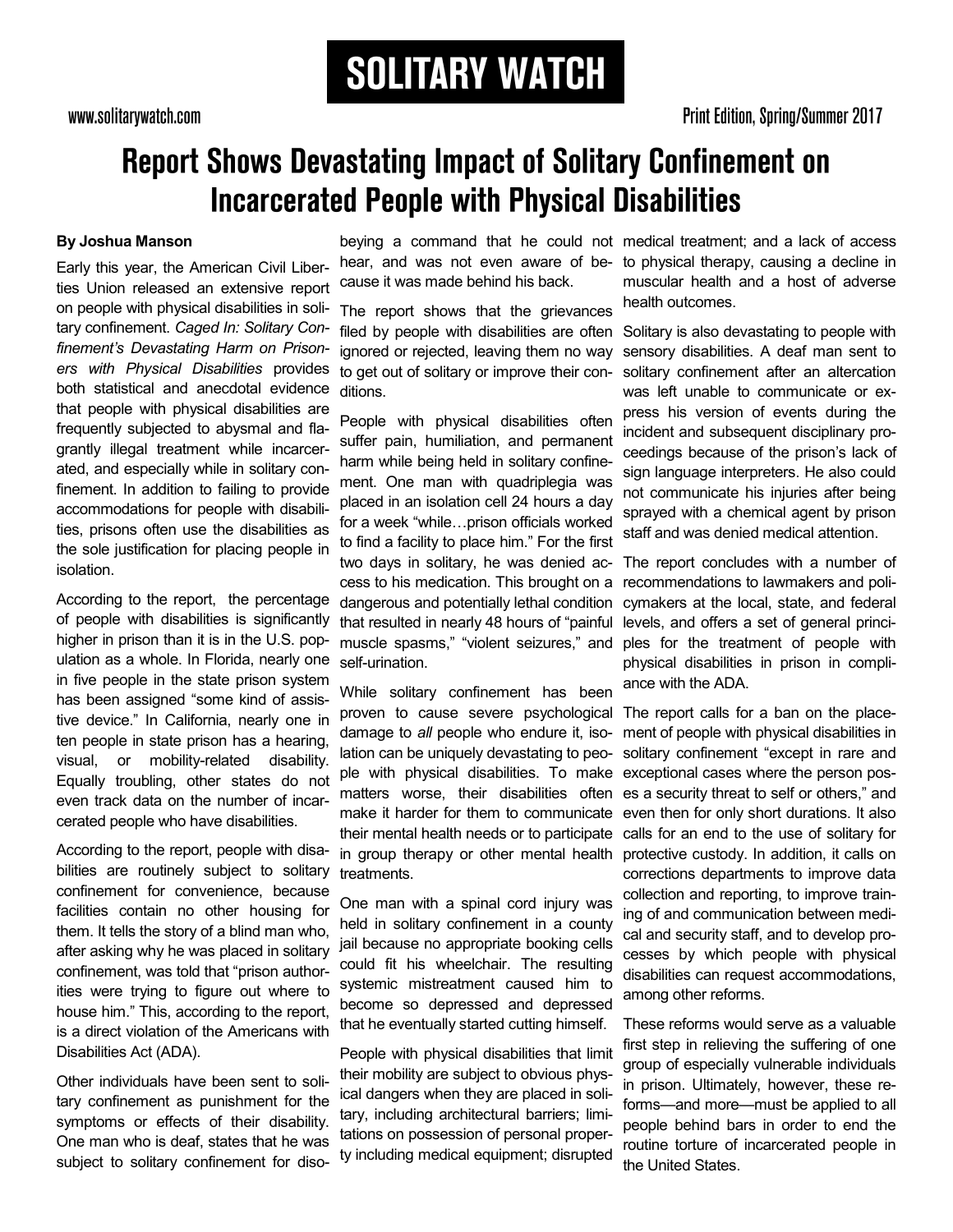# **About Solitary Watch**

## **Solitary Watch, PO Box 11374, Washington, DC 20008 Email: info@solitarywatch.com**

Founded in 2009, Solitary Watch (**www.solitarywatch.com)** is a national watchdog group that investigates, reports on, and disseminates information on the use of solitary confinement in U.S. prisons and jails. In the past seven years, the work of Solitary Watch has significantly expanded public awareness and understanding of a once-invisible domestic human rights crisis: 80,000 to 100,000 living in complete isolation and sensory deprivation for months, years, and even decades. It has also stimulated mainstream media coverage, spurred and supported national and local advocacy campaigns, and informed government policymaking.

The print edition of Solitary Watch is available free of charge to currently and formerly incarcerated people and their families and advocates. To receive future copies, please send a request to the address or email above. We also welcome accounts of life in solitary confinement, as well as stories, poems, essays, and artwork by people who have served time in isolation. Please send contributions to **"Voices from Solitary"** at the address above, and tell us whether you would like us to use your name or would prefer to remain anonymous.

**Note: We regret that we cannot offer legal assistance or advice and cannot respond to requests for this type of help. Legal materials sent to us cannot be returned to the sender. We also cannot forward mail to others. Thank you for your cooperation.**

## **Please Take Our Survey on Alternatives to Solitary Confinement**

Later this year, Solitary Watch will be completing a report on alternatives to solitary confinement. Our intent is to show how long-term solitary can be replaced with more humane and effective alternatives, in order to reduce and eventually eliminate this practice in U.S. prisons and jails. For this project, we have researched and visited some prisons that have implemented alternatives to solitary confinement. We have also spoken to dozens of officials and experts. Now we want to hear from you—the incarcerated individuals who have experienced solitary firsthand.

If you would like to participate in our survey, please write the answers to the following questions on paper and mail them to the address below. Your answers can be as long or as short as you like. Feel free to skip some questions, and please add any additional thoughts you want to share with us. **No names will be used in the report**; if we quote you we will use only your first initial and the state where you are being held. All individuals who respond to the survey will receive a copy of the full report if permitted by prison rules; if not, they will receive a summary.

- 1. How much time have you spent in solitary confinement? What is the reason you were sent to solitary?
- 2. Many prison officials say that solitary is needed to punish individuals who break prison rules. Are there other ways to make sure the most important rules are followed? What ways do you think would be most effective?
- 3. Sometimes solitary is used for "protective custody." How else could prisons safeguard vulnerable people such as gay/lesbian/transgender individuals, juveniles, people with disabilities, or people convicted of sex offenses?
- 4. Some people are placed in solitary because of behavior that results from mental illness. What other approaches would you suggest for dealing with mentally ill people who end up in prison?
- 5. Some people are placed in indefinite solitary (often called Administrative Segregation) because they are considered a threat to the "safety and security" of the prison. Do you think anyone belongs in long-term solitary confinement? If so, who and why? If not, what do you think should be done instead to keep prisons safe and secure?
- 6. Is solitary needed to prevent gang violence in prison? If not, what are some possible alternatives for dealing with rival gangs and making sure no one gets hurt?
- 7. What are some things that can be done to make conditions better for the people who need to be separated from the general population, even for a short time?
- 8. Have any reforms of solitary confinement (such as step-down programs or mental health units) been made in your prison system? Have you participated in them? Please describe these changes and tell us what you think of them.

**Please send your survey responses to: Solitary Watch Alternatives Project, 123 7th Avenue #166, Brooklyn, NY 11215.** Thank you for helping us with our report and for making your voices heard!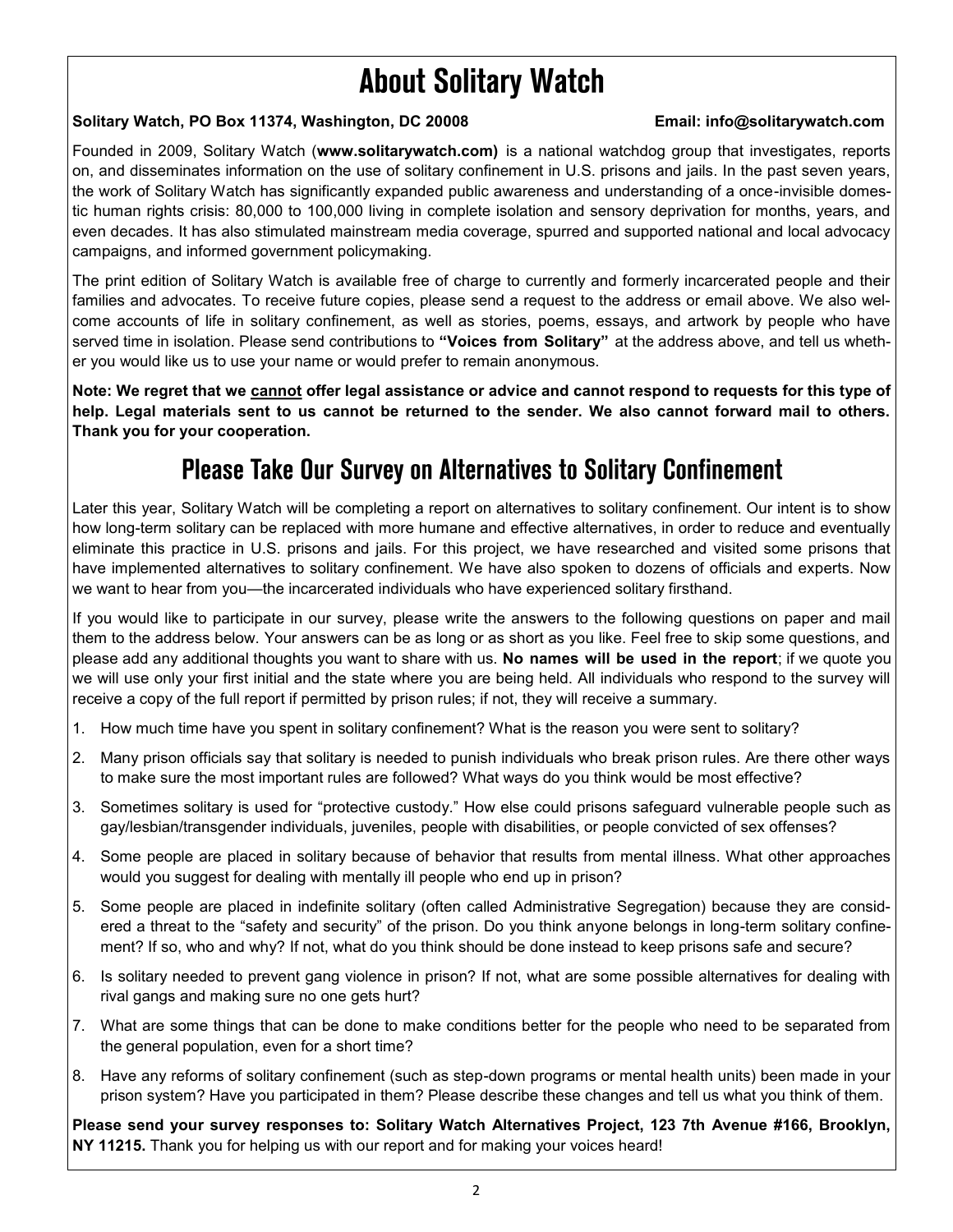# **Juan Méndez: Exposing Torture**

### *Interview by Sarah Shourd*

*In November 2016, Juan E. Méndez stepped down after six years as the United Nations Special Rapporteur on gator. During his tenure, Méndez became a leading voice opposing solitary confinement in U.S. prisons. He* 

*after being arrested for his political beliefs. The following is an excerpt from an interview with Méndez conducted last year.* 

After forty years working on human rights, I was appointed to the position of United Nations Special Rapporteur on Torture and Other Cruel, Inhuman or Degrading Treatment or Punishment in 2010. I'm now on my second (and last) three-year term.

The Special Rapporteur's mandate calls for me to transmit urgent appeals to countries with regard to individuals reported to be at risk of torture, undertake fact-finding country visits, and submit annual reports to the Human Rights Council and the General Assembly.

Precisely because as Special Rapporteur I have such a large mandate exposing torture wherever it may take place—the most I can do is select areas where I think I will have an impact. The case of solitary confinement is interesting because when I wrote my report on solitary confinement in 2011 I had no idea it would have such resonance. My report stated unequivocally that 22 or 23 hours a day alone in a prison cell for more than 15 days at a time can cause permanent, lasting psychological damage and can constitute torture. It was surprising, and encouraging, how quickly people picked it up and how far they've been able to take it.

Prior to my report, international law had been largely silent on the issue, in terms of what constitutes solitary conare in fact torture.

*Torture, the UN's chief torture investi-*In my opinion, indefinite isolation is *had experienced solitary himself as a*  ing differently after 15 days in solitary, young man in Argentina in the 1970s so my report specifies that any period tees. Over the last 30 years there's have shows that the mind starts work-



over 15 days should be subject to stringent review. If a prisoner has books, the ability to write and receive letters, television and family visits then maybe the period can be extended to 30 days maximum, but only when that is absolutely necessary. It has to be counted in days, maybe weeks, but never months and definitely not years.

The public generally associates torture with physical violence; they sometimes have a hard time accepting that there are equally brutal forms of mental torture. It's interesting though back in the 1940s and 1950s, when stories came out about Communist regimes holding prisoners in isolation for very long periods of time, we had no problem calling that torture.

Different people will react differently to the same conditions. For juveniles and the mentally ill, I've recommended a complete ban on isolation. But the essential thing is that when you subject someone to these conditions you don't know how he or she is going to react. One person may be more or less okay; the next may have perma-

finement; when these conditions can nent mental damage. The state is not be considered "cruel, inhuman and allowed to speculate. If there's a degrading treatment"; and when they chance that someone may have irreversible effects, then the state is responsible.

always torture, and there's also a I think it is safe to say that the United question of degree. The science we States uses solitary confinement more extensively than any other country, for longer periods and with less guaran-

> been huge overcrowding in U.S. prisons due to the explosion of the incarcerated population. This has resulted in more violence in prisons, and we've seen solitary confinement mushroom.

In cases like California, we know that they send prisoners to solitary based on their "association" with gangs. Even recognizing that the state has a responsibility to deal with prison violence and with gang affiliation doesn't suspend our longrevered principles of due process and presumption of innocence. When people go to prison they don't surrender all their rights.

In the federal system, solitary is used extensively in counterterrorism cases. In those cases, solitary is used to try and break their will and force them to accept a plea with perhaps a long sentence. Using isolation as a way of extracting confession is clearly prohibited in the Convention Against Torture, to which the U.S. is a signatory.

The United States may push for good human rights practices around the world, but first it's going to have to change its own practices. Other countries look to the U.S. for how they do things, and how we build and run our prisons is no exception to that. That is why reforming prisons is so urgent, and the most urgent part is reforming solitary confinement, because in a real way the whole system relies on it. So we need to keep chipping away, stateby-state, lawsuit-by-lawsuit, and hopefully slowly shrink the problem.